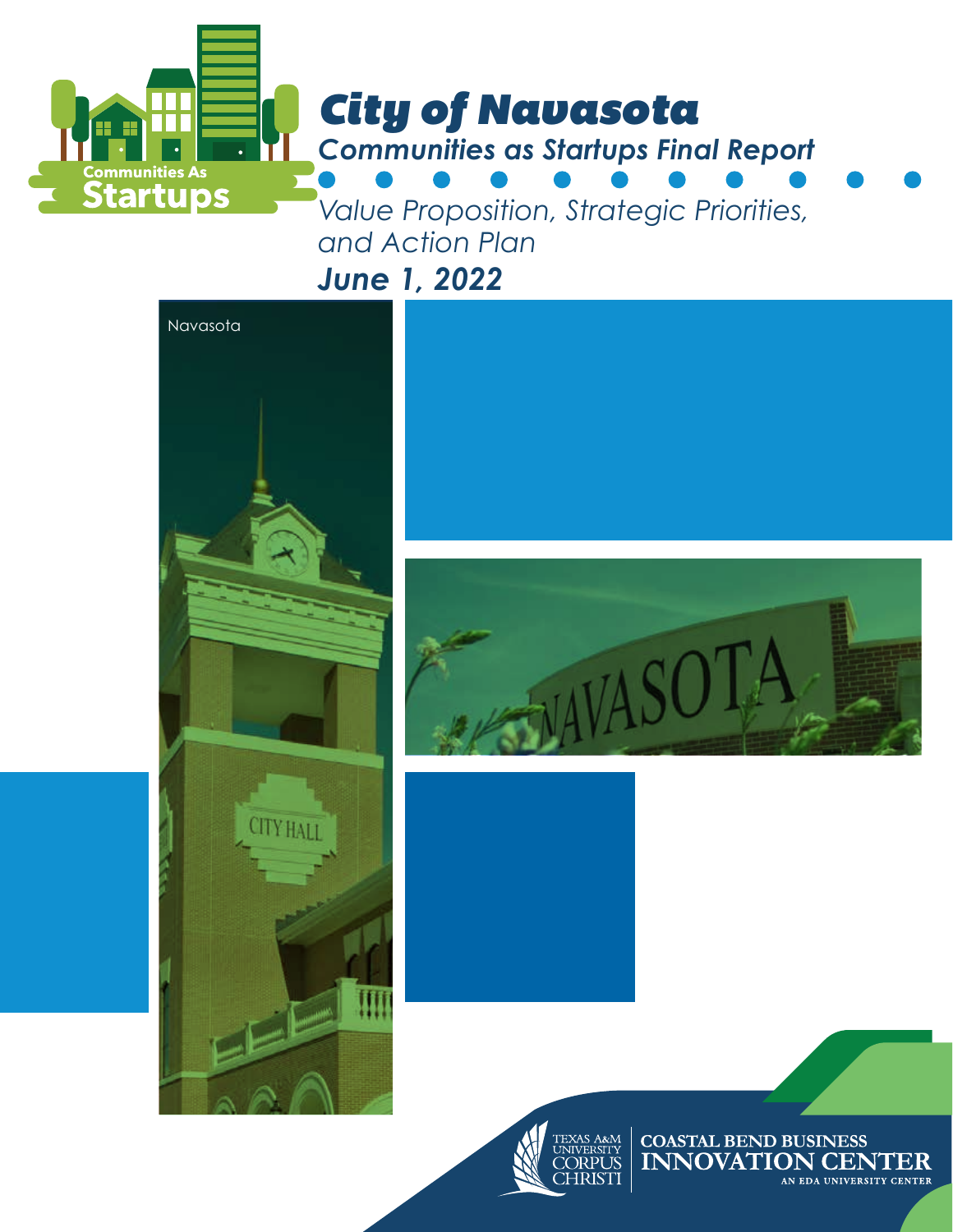# **Navasota Community as a Start Up (CASU) Planning Summary Conducted by the Coastal Bend Business Innovation Center Texas A&M University – Corpus Christi Final Report June 2022**

# **Introduction**

The CASU model is a collaboration with communities that takes a customized view of a community and assists in facilitating its future. The model utilizes principles used in the world of fast moving, results achieving start ups and applies them to a community. The desired outcome is to develop a community that more readily identifies opportunities and increases the chance of achieving them. The project strives to develop economic resilience and diversification, enhance the entrepreneurial ecosystem, and build a framework for rapid development of future economic vitality.

#### **Project Overview**

The project, entails documenting the current state of the community from an economic perspective, and facilitation of the future state of the community by defining community identity and developing implementation strategies to achieve the future state. The identification of the community identity, aspirations, and strategic actions are essential to enhancing quality of place and the entrepreneurial ecosystem. At the entrepreneurial level, this involves aligning community priorities with emerging entrepreneurial opportunities and enhancing resources and infrastructure to prepare for future business and economic development. The Communities as Start Ups project drives near stage, diverse, economic development, longer term economic recovery from the COVID-19 disaster as well as develops resilience to this and other natural disasters or changes in the community's economy.

#### **Workshop Delivery**

The workshop series was conducted for the City of Navasota, Texas during January – May 2022 and included:

- 1. Development of community identity
- 2. Defining community aspirations
- 3. Development of community action plan
- 4. Development of unit-level and stakeholder action items to support community action plan
- 5. Discussion of the benefit of multipurpose facility in enhancing the entrepreneurial ecosystem and as a jobs training resource
- 6. Creation of a Talent Connect Framework to enhance the entrepreneurial ecosystem and connect employers to job training resources

# **CASU Workshop Outcomes**

The CASU workshops produced outcomes that include the development of a (1) community value proposition, (2) strategic priorities, and (3) a strategic action plan to achieve strategic priorities, quality of place, the entrepreneurial ecosystem and enhance resources supporting business and economic development.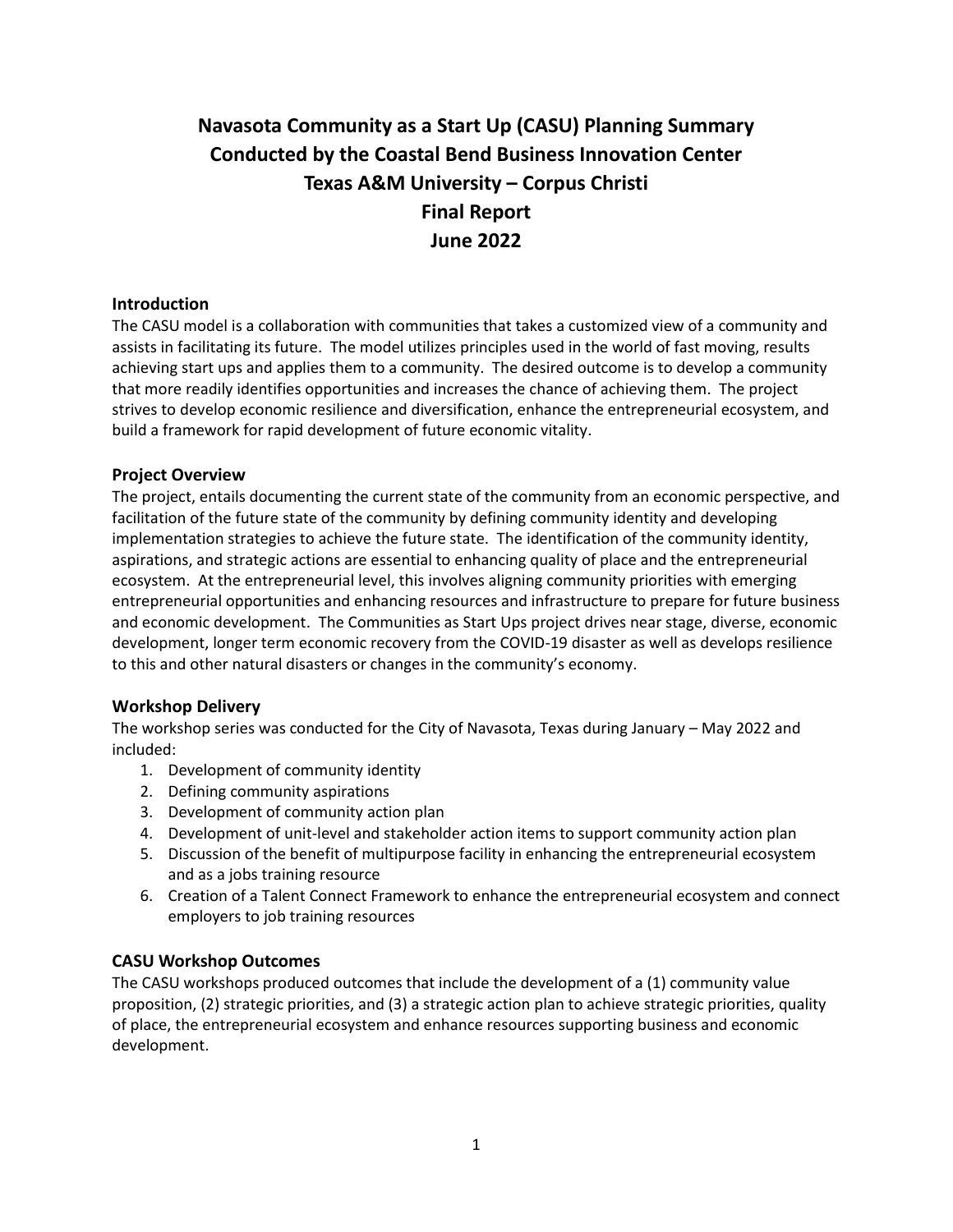### **Navasota Value Proposition**

Navasota, what America wants to be: a beautiful, progressive, vibrant, safe, close-knit community filled with historic charm and opportunity for people and businesses.

#### **Navasota's Future Value Drivers**

- Become a destination community
- Ample recreational activities and events
- Safe
- A culture rich region: Blues Capital
- Preservation of historic charm

#### **Key Strategic Priorities**

- 1. Maintain a safe and protected community
- 2. Preserve and enhance heritage and historic downtown
- 3. Collaborative and cooperative community leadership
- 4. High quality school district
- 5. Access to healthcare facilities
- 6. Good labor opportunities with good labor availability

#### **1. Strategic Priority: Maintain a safe and protected community**

- Resource sufficiency & proper allocation
- Training and development
- Dangerous risk training
	- o Active shooter training
	- o Driver safety training
- Lighting campaign/integrate planning with Public Works
- Surveys: economic conditions
- Event planning
- Resources through COG, DHS, EMC
- Community communications
	- o Social media
	- o Personal interest stories
- Community Engagement/Neighborhood programs
	- o Tourism support
	- o National night out
	- o Treats on the street
	- o First Responders Day

#### **Unit Level Actions: Maintain a safe and protected community**

- Marketing/social media campaign to profile first responders-introductions
- Maintain & enhance current community engagement
- Maintain visibility in schools/neighborhoods/businesses
- Continue anonymous juvenile tip line
- Continuous improvement of event security
- 911 call info sharing with St. Joe EMS/NFD/EMTs
- Collaboration & Cooperation with Grimes County Sheriff Office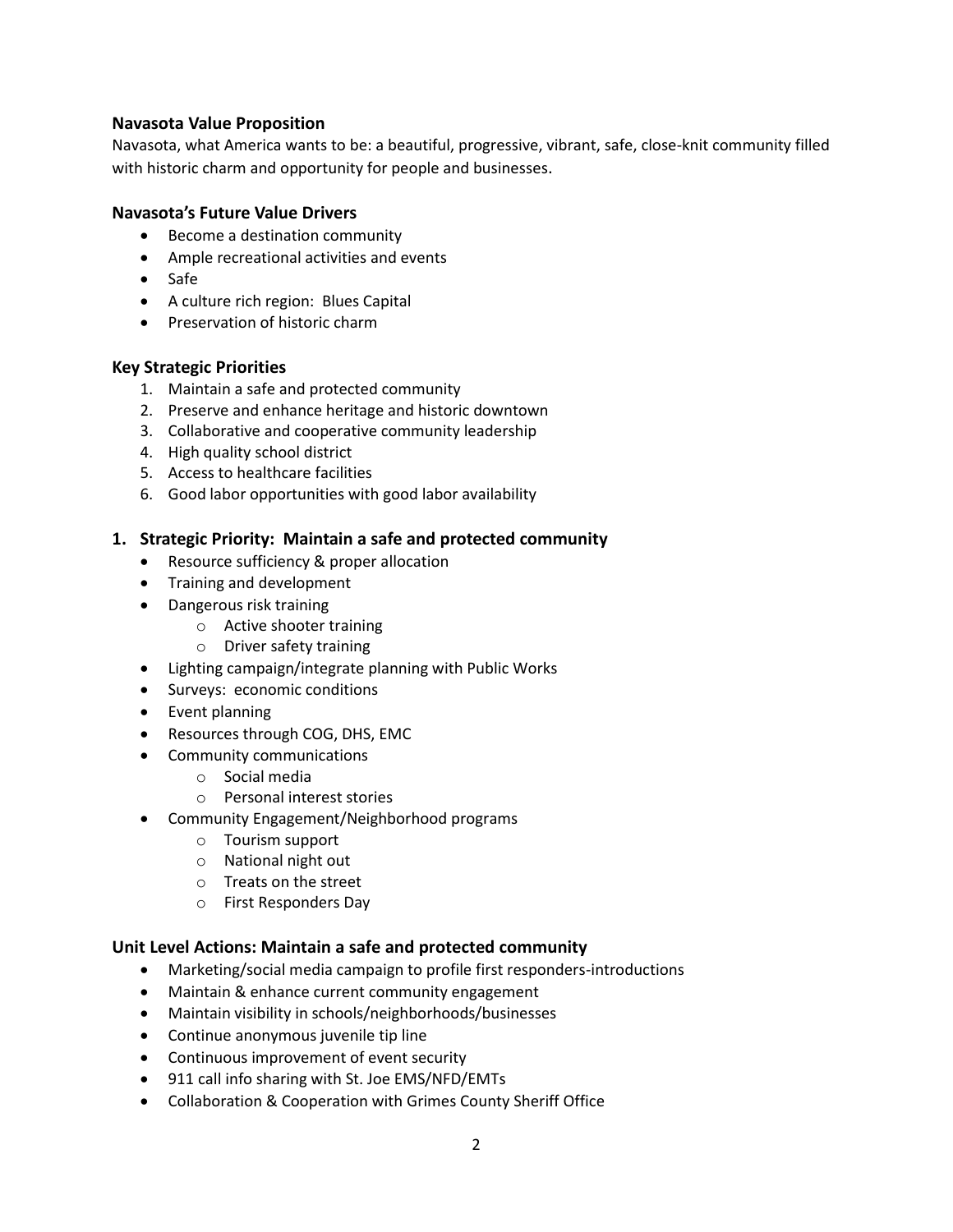# **2. Strategic Priority: Preserve and enhance heritage and historic downtown**

- Evaluation board
- Promote history
- Discovery tour
- Statues, monuments
- Downtown décor theme
- Enhance/promote museum/parking
- Expansion of events-promote Railroad District
- Revamp signage, branding, marketing campaign, design guidelines through grants
- Update planning & zoning ordinance & all City ordinances
- Visit Navasota & City Website updates: promote facts of interest to tourists and residents, enhance content and design
- External funding collaboration with COG
- Economic development work with developers and business owners
- Involve chamber members in planning
- Promote events to BCS residents

# **Unit Level Actions: Preserve and enhance heritage and historic downtown**

- Revamp signage, branding, marketing campaign and design guidelines through grants that might be available
- Promote history of city through discovery tours and updates to Visit Navasota webpage and city webpage.
- Expand local events to include Railroad District and museum
- Update city, zoning and planning ordinances to align with growth and expansion
- Involve chamber members and other key stakeholders from the community in the planning process

# **3. Key Strategic Priority: Collaborative and cooperative community leadership**

- Collaboration with ISD and Blinn for workforce development
- Involvement of SBDC, Chamber, TWC
- Quarterly meetings between County, City and Chamber
- Continue to have collaborative communication between Community City and Chamber
- Include NISD in information sharing
- Involve churches in community palling and communication
- Blinn College District collaboration: dual credit, adult education, literacy, ESL, training

# **Unit Level Action: Collaborative and cooperative community leadership**

- Continue to have collaborative communication between Community City and Chamber
- Include NISD in information sharing
- Involve churches in community palling and communication
- Blinn College District collaboration: dual credit, adult education, literacy, ESL, training

# **4. Strategic Priority: High quality school district**

• High quality teachers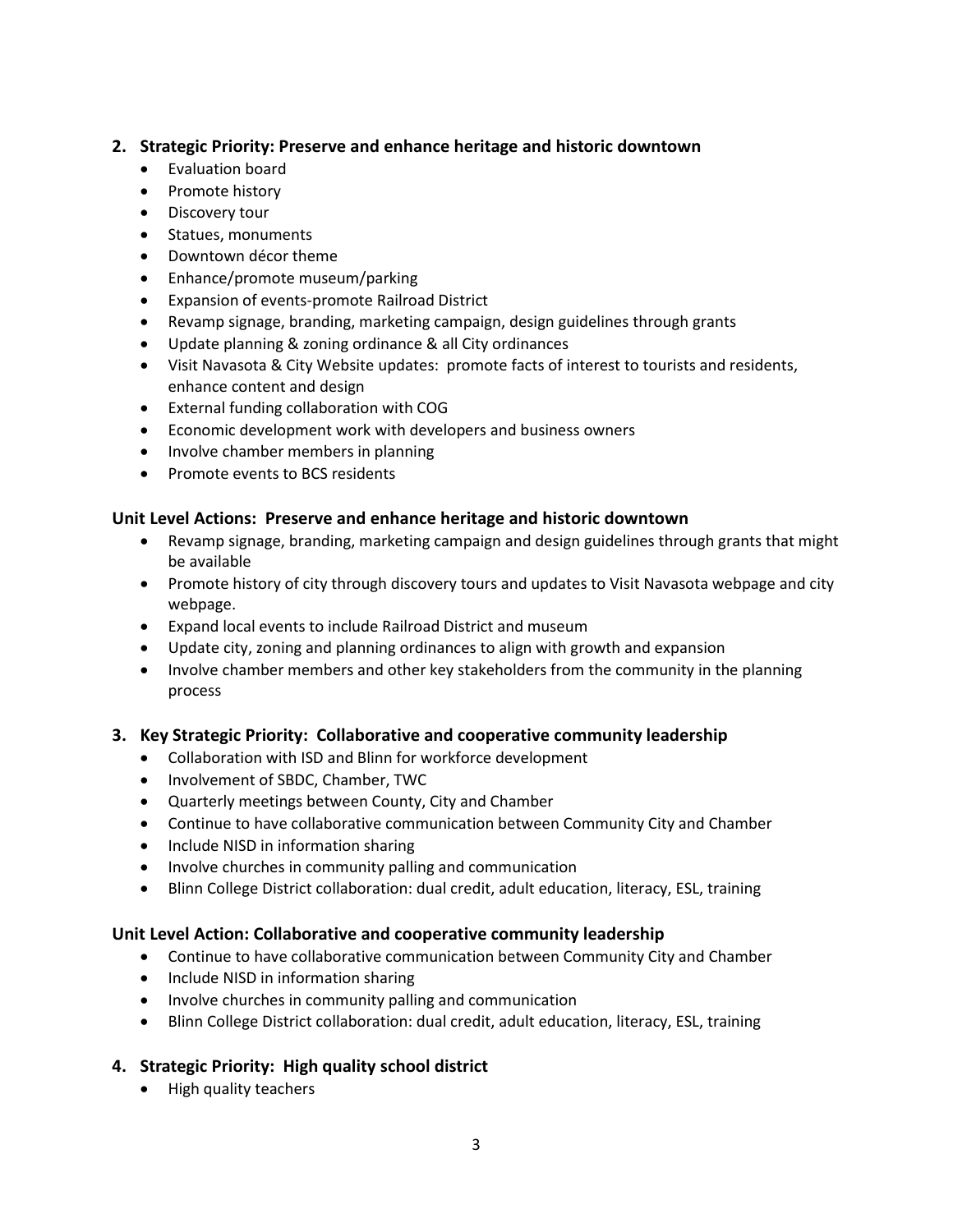- School leadership
- 249 growth
- Involvement of ISD leadership in community growth planning
- Partnerships with higher education
- TSTC opportunities
- CCMR focus/dual credit/dual enrollment
- Student teaching partnerships with TAMU and SHSU
- Growth planning with chamber and developers
- 364 sq miles: Campus expansions
- Broad range of programs

#### **Unit Level Action: High quality school district**

- Continue to offer a broad range of programs focusing on CMR, dual credit and dual enrollment
- Build student teacher partnership with TAMU and SHSU in an effort to continue to attract highly qualified teachers
- Growth planning with chamber and land developers for a campus expansion and housing expansion to also assist with continuing to attract highly qualified teachers that want to stay in the area
- Grow higher education partnerships with Blinn and TSTC

#### **5. Strategic Priority: Access to healthcare facilities**

- Growth will enhance access to healthcare
- 249 growth
- Affordable housing
- Resources through COG
- Osteopathic programs collaboration
- Will develop as community will grow
- Assisted living facility: cultivate development

# **Unit Level Action: Access to healthcare facilities**

- Will develop as community will grow
- Assisted living facility: cultivate development

#### **6. Strategic Priority: Good labor opportunities with good labor availability**

- P-Tech program through ISD
- Workforce training grants
- Blinn programs
- SBDC
- TWC
- Team Center possibility
- SCORE
- EDC & Chamber
- Blinn programs and collaboration
- Build awareness of high demand tech training schools
- Create Navasota based program delivery
- TWC grants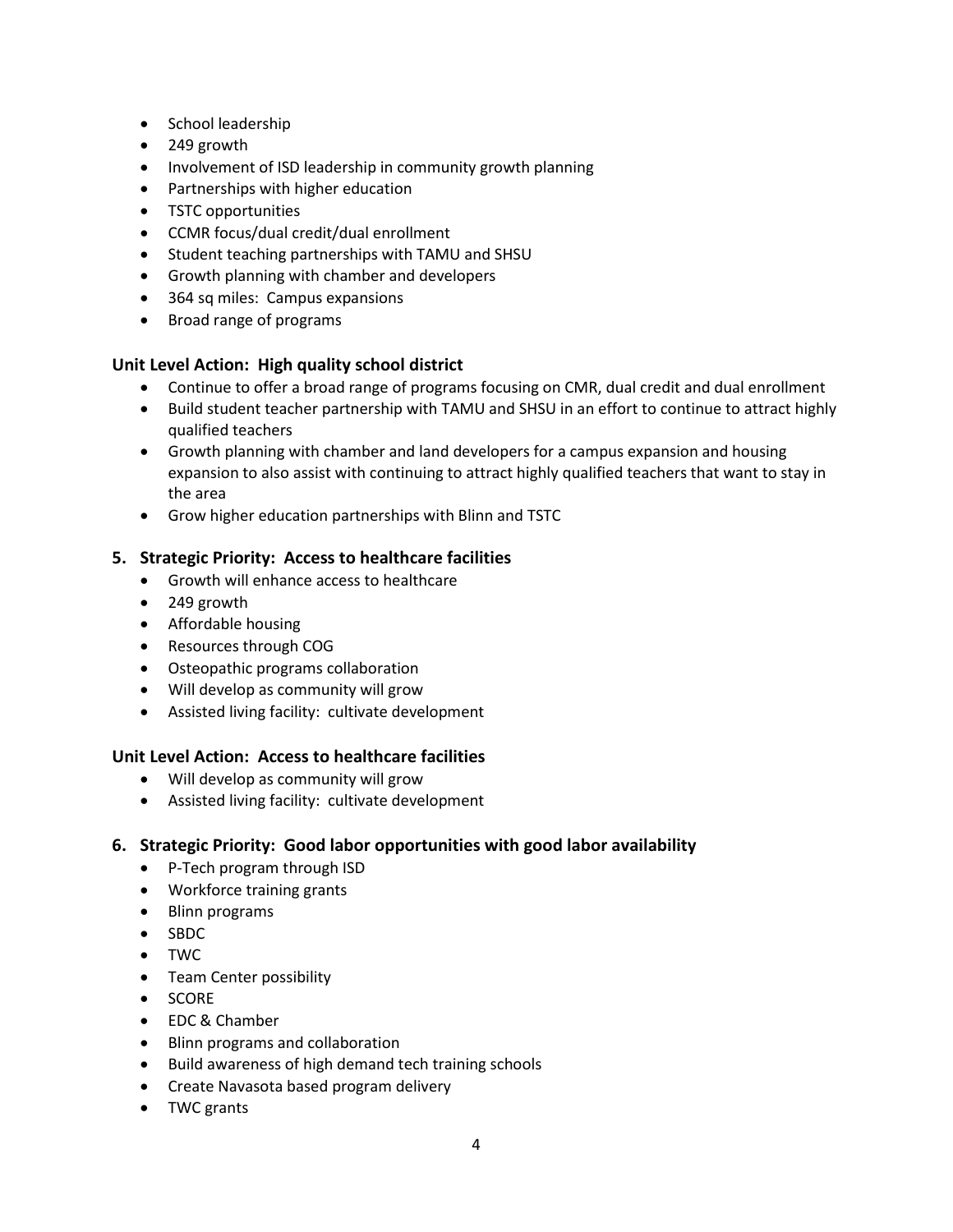- TEAM Center development
- SBDC
- Blinn /NISD asset sharing

# **Unit Level Action: Good labor opportunities with good labor availability**

- Build and expand Blinn programs and collaboration to offer programs and asset sharing
- Build awareness of high demand tech training schools
- Create Navasota based program delivery
- Apply for TWC grants
- Invest in a TEAM Center development
- Capitalize on opportunities offered through SBDC

# **Workshop Series Overview**

# **Workshop 1:**

An introduction to the CASU Model and briefing on next 4 workshops.

- Facility 5 key words that descript Navasota
- Draft of Value proposition statement
- Discuss survey one and next workshop on community aspirations

# **Workshop 2:**

Review survey results of the Community aspirations Survey and revisit value proposition statement.

# **Community Aspirations Process**

- The Navasota Chamber of Commerce (NCC) provided a database of 580 email addresses to the Coastal Bend Business Innovation Center (CBBIC).
- 61 emails returned as undeliverable
- 519 email invitations were sent and assumed available for response
- Three waves of invitations were sent out requesting responses to a survey sponsored by the NCC and the CBBIC between 18 January and 4 February, 2022.
- A total of 210 survey responses were received and recorded with a total of 140 surveys were included in the analyses and 130 surveys totally completed.
- Two major focus areas of the survey were:
	- Community Aspirations
		- Small Business Challenges

#### **The Navasota residents aspire for a community that is/has:**

- Safe and Protected
- Friendly and Supportive
- Led by Cooperative Community Leaders
- High Quality Schools
- Good Employment Opportunities
- Access to Healthcare Facilities
- Good Labor Availability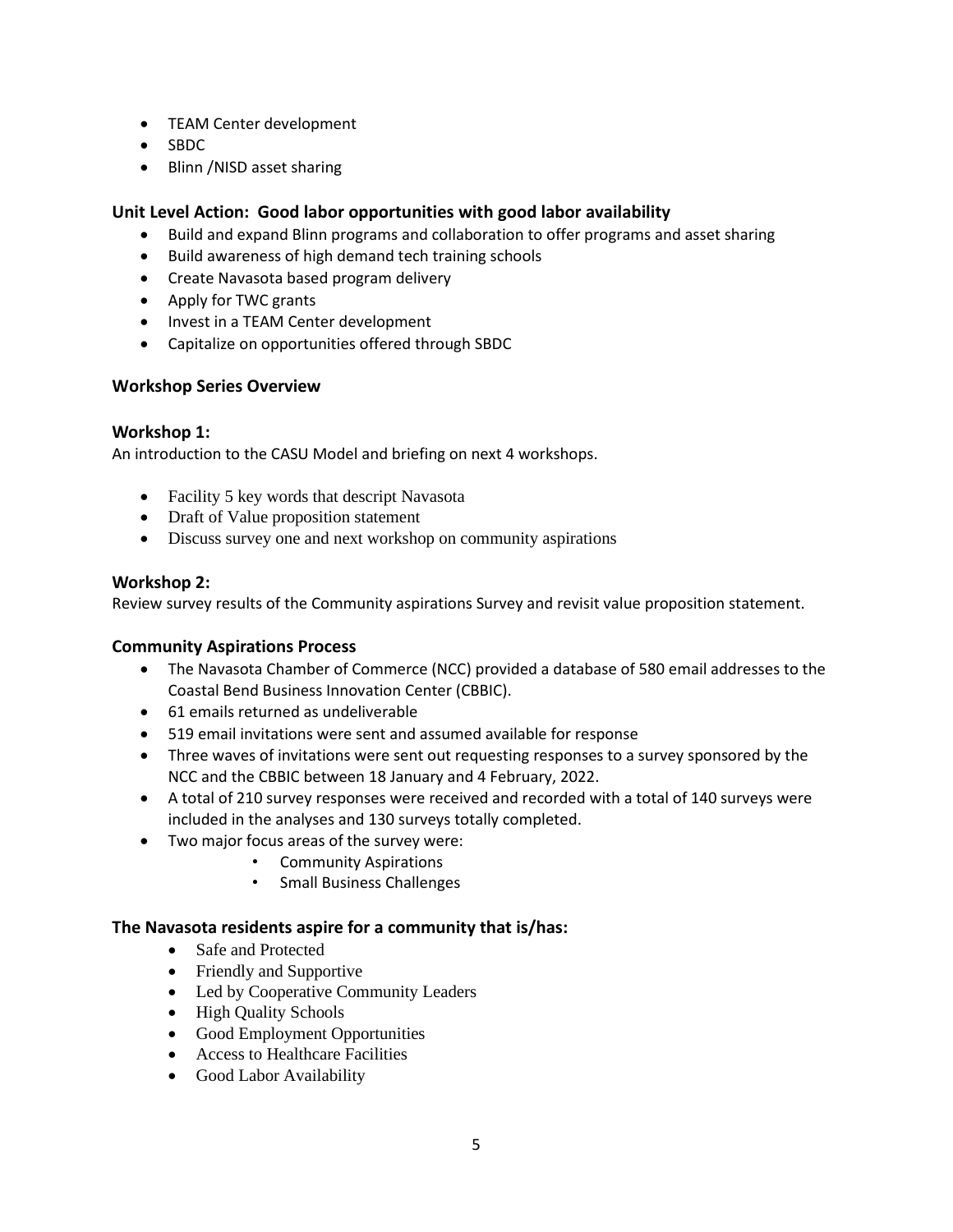## **Workshops 3 and 4:**

Develop a community-level action plan supported by unit-level and stakeholder strategies to achieve community strategic priorities.

Community Aspirations refer to the community resident's shared goals, beliefs, and expectations. There are different categories of aspirations, each provide a greater understanding of the community**.** 

| <b>Aspirations of Survey Respondents</b> | <b>Aspirations of Workshop Members</b>              |
|------------------------------------------|-----------------------------------------------------|
| Safe and Protected                       | Safe community                                      |
| Led by Cooperative Community Leaders     | Collaborative Leadership                            |
| <b>High Quality Schools</b>              | <b>High Quality School District</b>                 |
| <b>Access to Healthcare Facilities</b>   | Healthcare availability                             |
| Good Labor Availability                  | Labor Availability                                  |
| <b>Good Employment Opportunities</b>     | Preserve and enhance heritage and historic downtown |
| Friendly and Supportive                  |                                                     |

#### **Workshop 5:**

TEAM Center Concept

The TEAM Center Concept is designed to help communities attract, nurture, maintain, and encourage startups or small businesses to enhance job creation and economic prosperity.

- Aligning and Investing in Relevant Technology
- Encouraging and Empowering Entrepreneurship
- Focusing On Strategic Advantages
- Providing Makers With Resources

The TEAM Center is a location, a philosophy, and an economic culture for collaboration, information sharing, focused training, and innovation.

The TEAM Center Concept Helps:

- Leverage available and potentially underutilized resources.
- Identify and attract investment opportunities that drive economic growth.
- Create a purposeful socialized environment for learning, sharing, building, communicating, and testing ideas, knowledge, and projects.
- Enhance new business formation that expands the equity of the community in relevant, aligned, desired, and focused economic development.

#### **Strategic Overview of the TEAM Center Concept Focuses:**

• **Technology:** The businesses, products, services, and infrastructure that make life easier or solve community problems.